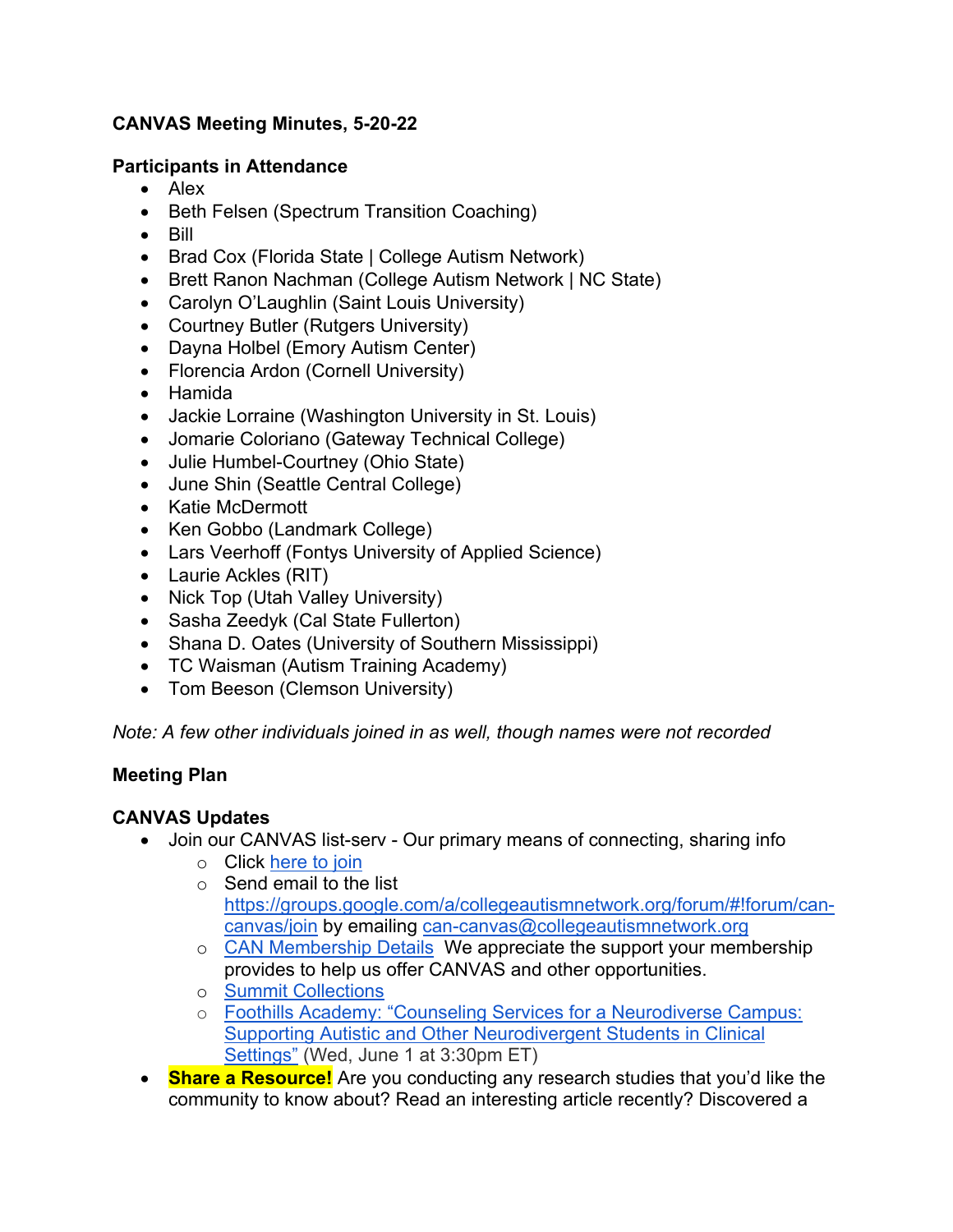cool resource? This is your chance to briefly share that news with the CANVAS group! List your name and any relevant links below so others may access it at their convenience!

- o Dissertation on Self-Determination and Coaching (P. Violi)
- o Forthcoming *Autism* article on Universal Design training (TC Waisman)

### **Presentation Notes**

- o **Brett Ranon Nachman** (College Autism Network | NC State University)
- o **Presentation Title:** Translating Passion to Professional Pathways: Supporting Autistic Community College Students' Career Aspirations
- $\circ$  In light of a presenter scheduling change, Brett stepped in to serve as the main presenter, discussing some of his dissertation research on autistic community college students.
- o Brett began by outlining his personal and professional journey as a former autistic community college student himself, utilizing graduate school as a space to more saliently embrace his autism identity and fold it into his scholarship. In recent years, Brett has published eight journal articles (and counting) related to autism and higher education.
- $\circ$  For the context of this presentation, Brett honed in on a piece of his dissertation research, exploring the role of autistic students processing their career aspirations in light of their areas of interest.
- $\circ$  In sharing existent literature, Brett noted the emergence of inquiry into autistic students' career prospects and issues surrounding underemployment.
- o Brett drew from Social Cognitive Career Theory to account for the roles of selfefficacy, personal goals, and outcome expectations within autistic students' experiences. He is interested in the factors that influence how autistic individuals view themselves in this space.
- $\circ$  He conducted his study at a community college boasting a longstanding autism program. Brett curated surveys, interviews, observations, written reflections, and documents. For the context of this particular inquiry, he spotlighted 13 autistic student participants.
- $\circ$  Findings centered on how students sought majors that aligned with their interests, processed how extracurricular activities related to their core interests, gained prospects in their intended fields, and projected what their careers could entail. Students drew from resources, including those provided by their families, college, and autism program.
- $\circ$  Brett envisions this work may be insightful for practitioners in informing how they engage in job shadowing, internships, and other professional exposure with students, as well as researchers in the areas of scholarship they explore related to engaging students in professional opportunities.
- $\circ$  This is an emergent area of work, and Brett will be crafting a manuscript around this topic. He welcomed CANVAS participants' ideas and questions.